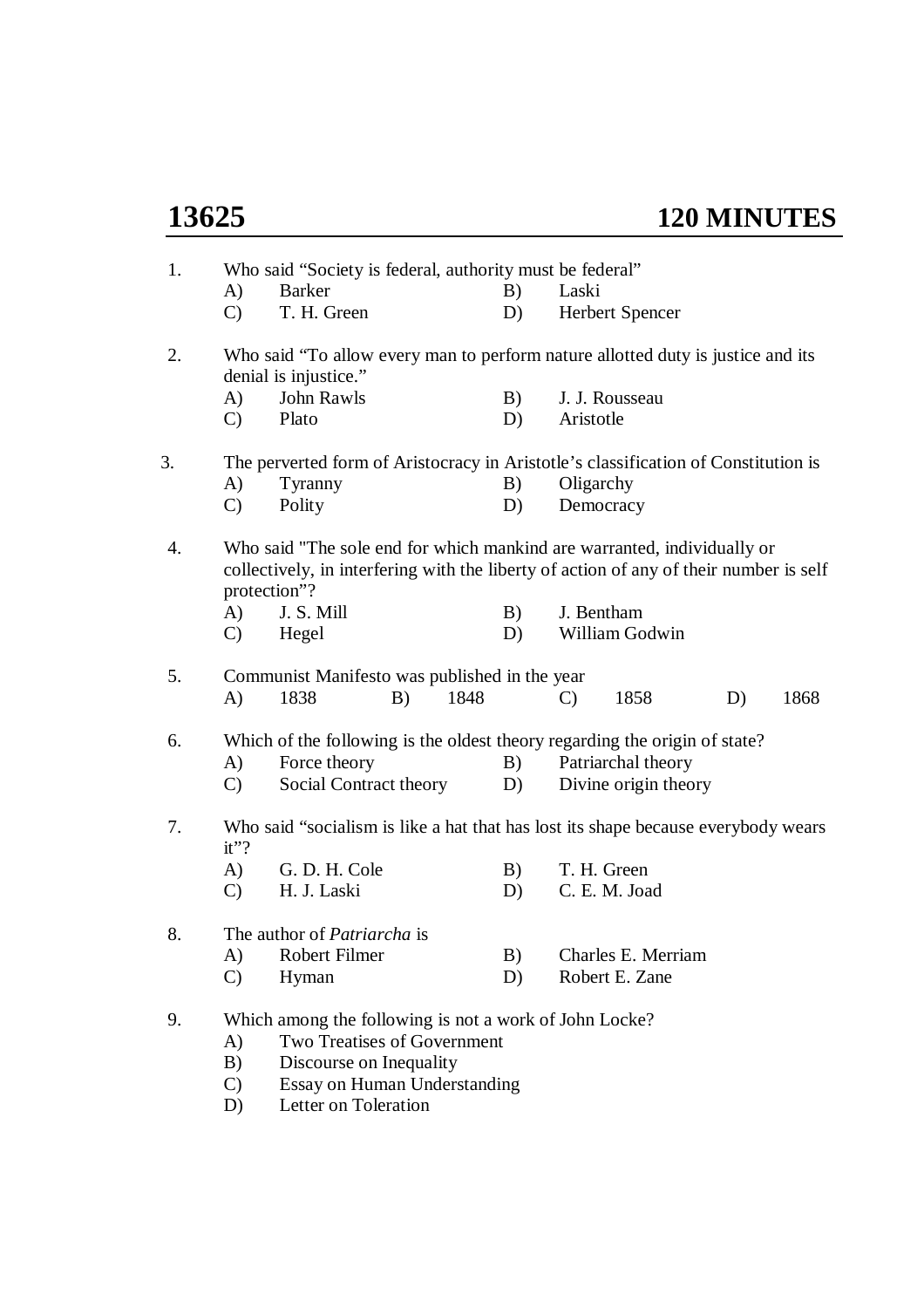| 10. | Theorists who believe that 'state is an association of associations' are best<br>described as |                                                                                                                                           |    |      |    |                            |                          |    |       |  |
|-----|-----------------------------------------------------------------------------------------------|-------------------------------------------------------------------------------------------------------------------------------------------|----|------|----|----------------------------|--------------------------|----|-------|--|
|     | A)                                                                                            | Socialists                                                                                                                                |    |      | B) | Federalists                |                          |    |       |  |
|     | $\mathbf{C}$                                                                                  | Anarchists                                                                                                                                |    |      | D) | Pluralists                 |                          |    |       |  |
| 11. |                                                                                               | Who said "Rights are those conditions of social life without which no man can                                                             |    |      |    |                            |                          |    |       |  |
|     |                                                                                               | seek in general to be himself at his best"?                                                                                               |    |      |    |                            |                          |    |       |  |
|     | A)                                                                                            | Hegel                                                                                                                                     | B) | Kant |    | $\mathbf{C}$               | Green                    | D) | Laski |  |
| 12. |                                                                                               | The slogan 'no taxation without representation' is associated with                                                                        |    |      |    |                            |                          |    |       |  |
|     | A)                                                                                            | <b>Russian Revolution</b>                                                                                                                 |    |      | B) | <b>American Revolution</b> |                          |    |       |  |
|     | $\mathbf{C}$                                                                                  | <b>French Revolution</b>                                                                                                                  |    |      | D) | None of these              |                          |    |       |  |
| 13. |                                                                                               |                                                                                                                                           |    |      |    |                            |                          |    |       |  |
|     |                                                                                               | The Protestant ethic and the Spirit of Capitalism is written by<br>Max Weber                                                              |    |      | B) |                            |                          |    |       |  |
|     | A)<br>$\mathbf{C}$                                                                            | <b>Marx</b>                                                                                                                               |    |      | D) | Lenin                      | Dwight Waldo             |    |       |  |
|     |                                                                                               |                                                                                                                                           |    |      |    |                            |                          |    |       |  |
| 14. |                                                                                               | Who among the following theorised civil society as an ideological domain?                                                                 |    |      |    |                            |                          |    |       |  |
|     | A)                                                                                            | Noam Chomsky                                                                                                                              |    |      | B) | Hegel                      |                          |    |       |  |
|     | $\mathbf{C}$                                                                                  | Antonio Gramsci                                                                                                                           |    |      | D) | John Locke                 |                          |    |       |  |
| 15. |                                                                                               | Structural-functionalism is primarily                                                                                                     |    |      |    |                            |                          |    |       |  |
|     | A)                                                                                            | A measurement for comparison                                                                                                              |    |      |    |                            |                          |    |       |  |
|     | A tool of investigation<br>B)                                                                 |                                                                                                                                           |    |      |    |                            |                          |    |       |  |
|     | An explanation for existence of state<br>$\mathbf{C}$                                         |                                                                                                                                           |    |      |    |                            |                          |    |       |  |
|     | D)                                                                                            | An ideology of development                                                                                                                |    |      |    |                            |                          |    |       |  |
| 16. |                                                                                               | Who among the following described the seven major traits of post-behaviouralism<br>as the 'Credo of Revolution'?                          |    |      |    |                            |                          |    |       |  |
|     | A)                                                                                            | Vernon Van Dyke                                                                                                                           |    |      | B) |                            | David Easton             |    |       |  |
|     | $\mathbf{C}$                                                                                  | David Apter                                                                                                                               |    |      | D) | Karl Popper                |                          |    |       |  |
|     |                                                                                               |                                                                                                                                           |    |      |    |                            |                          |    |       |  |
| 17. |                                                                                               | The famous book 'Ethical Studies' is written by                                                                                           |    |      |    |                            |                          |    |       |  |
|     | A)                                                                                            | T. H. Green                                                                                                                               |    |      | B) | Hegel                      |                          |    |       |  |
|     | $\mathcal{C}$                                                                                 | F. H. Bradley                                                                                                                             |    |      | D) |                            | <b>Bernard Bosanquet</b> |    |       |  |
| 18. |                                                                                               | Who was the founder of the Communist Party of India?                                                                                      |    |      |    |                            |                          |    |       |  |
|     | A)                                                                                            | Abani Mukherjee                                                                                                                           |    |      | B) | M. N. Roy                  |                          |    |       |  |
|     | $\mathbf{C}$                                                                                  | Chandra Shekhar Azad                                                                                                                      |    |      | D) |                            | Jaya Prakash Narayan     |    |       |  |
| 19. |                                                                                               | Who said "Right is one man's capacity of influencing the acts of others, not by his<br>own strength but by the strength of the society."? |    |      |    |                            |                          |    |       |  |
|     | A)                                                                                            | <b>Bosanquet</b>                                                                                                                          |    |      | B) | Holland                    |                          |    |       |  |
|     | $\mathcal{C}$                                                                                 | Laski                                                                                                                                     |    |      | D) | Wilde                      |                          |    |       |  |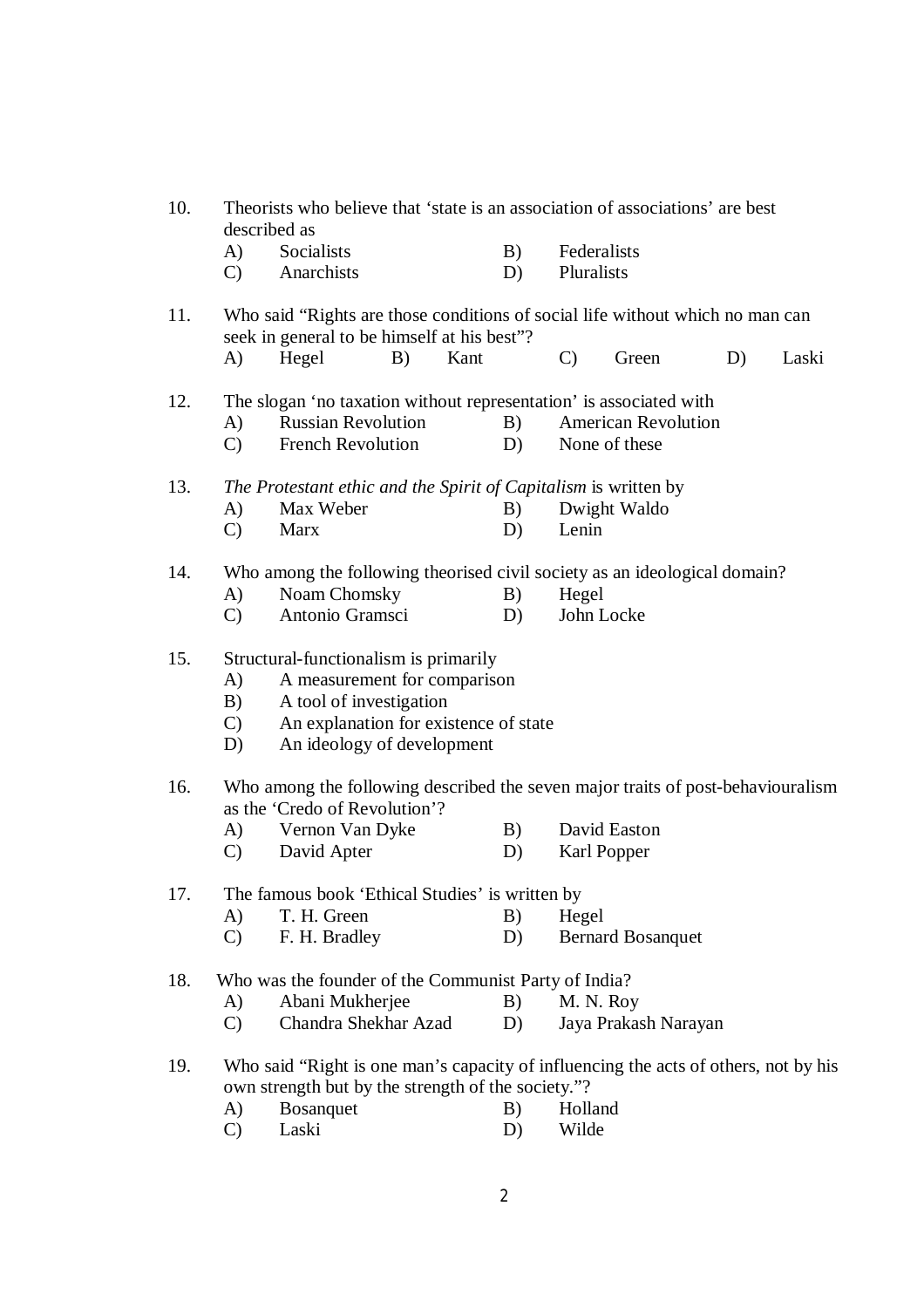- 20. The concept of 'forced freedom' was first enunciated by
	- A) Hobbes B) Locke
	- C) Rousseau D) T. H. Green
- 21. Who says, "Administrative function is the function of actually administering the law as declared by the legislature and interpreted by the judicial branches of the government"?
	- A) L. D. White B) Pfiffner
	- C) Willoughby D) Dimmock & Dimmock
- 22. Who published *Introduction to the Study of Public Administration* the first book on Public Administration?

| A)           | Woodrow Wilson    | B) | L. D. White |
|--------------|-------------------|----|-------------|
| $\mathbf{C}$ | Luther H. Gullick |    | L. Urwick   |

#### 23. In the acronym POSDCORB, 'S' stands for

- A) Serving B) Supporting
- C) Selecting D) Staffing
- 24. Plato's *Republic* is a good example of
	- A) The Philosophical Approach to Public Administration
	- B) The Structural Approach to Public Administration
	- C) The Behavioural Approach to Public Administration
	- D) The Institutional Approach to Public Administration

25. Who wrote the book *The Nerves of Government*?

- A) Ralph Pettman B) Richard Snyder
- C) Karl Deutsch D) David Truman
- 26. According to whom, "Organisation is an identified group of people contributing their efforts towards the attainment of common goals"?
	- A) Louis A. Allen B) Dalton E. McFarland
	- C) Wheeler D) Henri Fayol
- 27. 'The number of subordinates whose work is directly supervised by one supervisor, whether he is a manager, supervisor or a foreman' is known as
	- A) Hierarchy B) Span of Control
	- C) Unity of Command D) Supervision
- 28. Which one of the following is not related to inspection of administration?
	- A) Inspection of some kind or the other has been an integral part of Public Administration
	- B) Inspection work and investigation work mostly go together
	- C) The purpose of inspection is to acquire information
	- D) To acquaint top management with the operating problems faced at the subordinate levels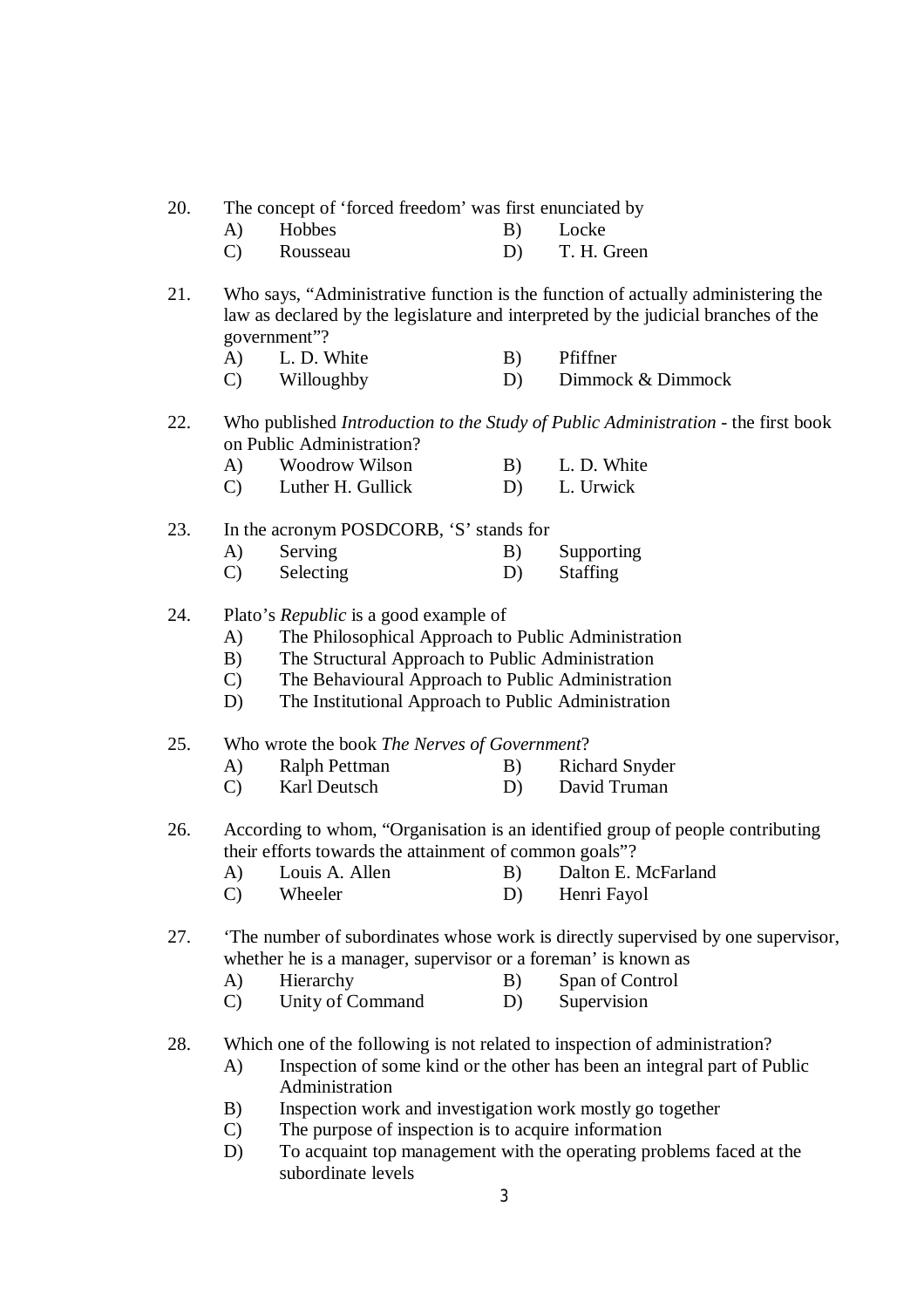| 29. | Hierarchy has been described as the 'scalar process' by |                                                                               |      |    |               |                             |    |      |  |  |  |
|-----|---------------------------------------------------------|-------------------------------------------------------------------------------|------|----|---------------|-----------------------------|----|------|--|--|--|
|     | A)                                                      | L. D. White                                                                   |      |    |               | P. H. Appleby               |    |      |  |  |  |
|     | $\mathbf{C}$                                            | M. E. Dimock                                                                  |      | D) |               | Mooney and Reiley           |    |      |  |  |  |
| 30. |                                                         | Which one of the following is/are a staff agency of India?                    |      |    |               |                             |    |      |  |  |  |
|     | A)                                                      | <b>Planning Commission</b>                                                    |      |    |               | <b>Cabinet Committee</b>    |    |      |  |  |  |
|     | $\mathbf{C}$                                            | Prime Minister's Office                                                       |      | D) |               | All of these                |    |      |  |  |  |
| 31. |                                                         | The Ecology of Public Administration is written by                            |      |    |               |                             |    |      |  |  |  |
|     | A)                                                      | F. W. Riggs                                                                   |      | B) |               | L. D. White                 |    |      |  |  |  |
|     | $\mathbf{C}$                                            | P. Meyer                                                                      |      | D) | Pfiffner      |                             |    |      |  |  |  |
| 32. |                                                         | Who among the following gave a fourfold classification of bureaucracy?        |      |    |               |                             |    |      |  |  |  |
|     | A)                                                      | F. M. Marx                                                                    |      | B) |               | Max Weber                   |    |      |  |  |  |
|     | $\mathbf{C}$                                            | John A. Vieg                                                                  |      | D) |               | Willoughby                  |    |      |  |  |  |
| 33. |                                                         | The Administrative staff College of India was established in                  |      |    |               |                             |    |      |  |  |  |
|     | A)                                                      | 1957<br>B)                                                                    | 1958 |    | $\mathcal{C}$ | 1959                        | D) | 1962 |  |  |  |
| 34. |                                                         | Railway Budget was separated from the General Budget in                       |      |    |               |                             |    |      |  |  |  |
|     | $\bf{A}$                                                | 1901<br>B)                                                                    | 1911 |    | $\mathcal{C}$ | 1921                        | D) | 1931 |  |  |  |
| 35. |                                                         | Rajya Sabha can delay the passage of a money bill at the most for a period of |      |    |               |                             |    |      |  |  |  |
|     | A)                                                      | Seven days                                                                    |      | B) | Fourteen days |                             |    |      |  |  |  |
|     | $\mathcal{C}$                                           | Thirty days                                                                   |      | D) |               | None of these               |    |      |  |  |  |
| 36. |                                                         | Development administration is                                                 |      |    |               |                             |    |      |  |  |  |
|     | A)                                                      | Plan-oriented                                                                 |      | B) |               | Resource-oriented           |    |      |  |  |  |
|     | $\mathbf{C}$                                            | Structure-oriented                                                            |      | D) |               | Action-oriented             |    |      |  |  |  |
| 37. |                                                         | The Planning Commission is a                                                  |      |    |               |                             |    |      |  |  |  |
|     | A)                                                      | Constitutional body                                                           |      |    |               |                             |    |      |  |  |  |
|     | B)                                                      | Statutory body                                                                |      |    |               |                             |    |      |  |  |  |
|     | $\mathcal{C}$                                           | Both Constitutional body and Statutory body                                   |      |    |               |                             |    |      |  |  |  |
|     | D)                                                      | Extra-constitutional body and non-statutory body                              |      |    |               |                             |    |      |  |  |  |
| 38. |                                                         | National Development Council was established in                               |      |    |               |                             |    |      |  |  |  |
|     | A)                                                      | January 1952                                                                  |      | B) |               | March 1952                  |    |      |  |  |  |
|     | $\mathcal{C}$                                           | August 1952                                                                   |      | D) |               | December 1952               |    |      |  |  |  |
| 39. |                                                         | Which of the following is the first Committee on Panchayati Raj Institutions? |      |    |               |                             |    |      |  |  |  |
|     | A)                                                      | <b>Ashok Mehta Committee</b>                                                  |      | B) |               | Balwant Rai Mehta Committee |    |      |  |  |  |
|     |                                                         |                                                                               |      |    |               |                             |    |      |  |  |  |

C) L. M. Singhvi Committee D) G. V. K. Rao Committee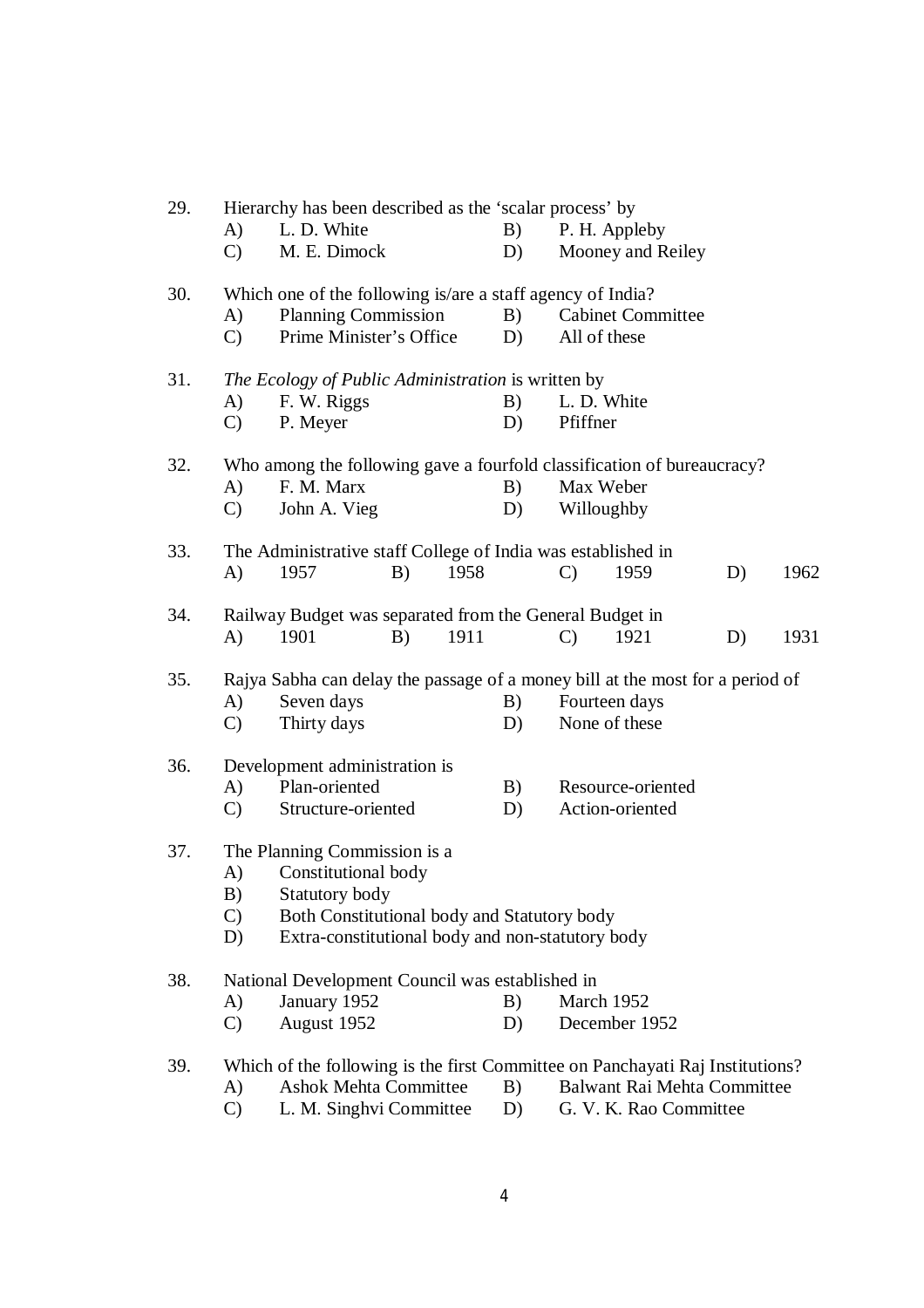| 40. |                    |                                                                                                        |          | Discretionary grants are given to states by the Centre on the recommendation of:                                 |
|-----|--------------------|--------------------------------------------------------------------------------------------------------|----------|------------------------------------------------------------------------------------------------------------------|
|     | A)                 | <b>Finance Commission</b>                                                                              | B)       | <b>National Development Council</b>                                                                              |
|     | $\mathbf{C}$       | <b>Finance Ministry</b>                                                                                | D)       | <b>Planning Commission</b>                                                                                       |
| 41. |                    | Who developed the concept of the 'Circulation of Elites'?                                              |          |                                                                                                                  |
|     | A)                 | Gaetano Mosca                                                                                          | B)       | <b>Robert Michaels</b>                                                                                           |
|     | $\mathcal{C}$      | Wilfred Pareto                                                                                         | D)       | Almond                                                                                                           |
| 42. |                    |                                                                                                        |          | Who is the author of 'The Origin of Family, Private Property and the State'?                                     |
|     | A)                 | Lenin                                                                                                  | B)       | Engels                                                                                                           |
|     | $\mathcal{C}$      | Karl Marx                                                                                              | D)       | <b>Stalin</b>                                                                                                    |
| 43. |                    | Who described political parties as 'broker of ideas'?                                                  |          |                                                                                                                  |
|     | A)                 | MacIver                                                                                                | B)       | Lowell                                                                                                           |
|     | $\mathcal{C}$      | <b>Bryce</b>                                                                                           | D)       | Mitchel                                                                                                          |
| 44. |                    | sanctions in case of non-compliance" Said:                                                             |          | "Power is the capacity to impose one's will on others by reliance on effective                                   |
|     | A)                 | David Easton                                                                                           | B)       | Kaplan                                                                                                           |
|     | C)                 | Schwarzenberger                                                                                        | D)       | Thurston                                                                                                         |
| 45. | A)<br>$\mathbf{C}$ | process involving changes in all areas of human thought and activity"?<br>Huntington<br>Robert E. Ward | B)<br>D) | Who among the following views political modernisation as a "much faceted<br>S. P. Varma<br><b>Michael Curtis</b> |
|     |                    |                                                                                                        |          |                                                                                                                  |
| 46. |                    | Who wrote, "Political power grows out of the barrel of a gun."?                                        |          |                                                                                                                  |
|     | A)                 | Lenin                                                                                                  | B)       | <b>Stalin</b>                                                                                                    |
|     | $\mathcal{C}$      | Mao                                                                                                    | D)       | Karl Marx                                                                                                        |
| 47. |                    | Who is the author of <i>Political Development and Political Decay</i> ?                                |          |                                                                                                                  |
|     | A)                 | Herbert Hyman                                                                                          | B)       | Morton A. Kaplan                                                                                                 |
|     | $\mathcal{C}$      | Lucian W. Pye                                                                                          | D)       | Samuel P. Huntington                                                                                             |
| 48. |                    | The Cybernetic Approach to the study of politics was applied by                                        |          |                                                                                                                  |
|     | A)                 | Hans Morgenthau                                                                                        | B)       | Gettell                                                                                                          |
|     | $\mathcal{C}$      | <b>Arthur Bentley</b>                                                                                  | D)       | Karl Deutsch                                                                                                     |
| 49. |                    |                                                                                                        |          | A pressure group is distinct from a political party in as much as it does not directly                           |
|     | A)                 | Contest elections                                                                                      | B)       | Finance a candidate                                                                                              |
|     | $\mathcal{C}$      | Propagate a policy                                                                                     | D)       | Resort to mobilisation of opinion                                                                                |
| 50. |                    | D. D. McKean has described pressure groups as                                                          |          |                                                                                                                  |
|     | A)                 | Anonymous Empire                                                                                       | B)       | <b>Freedom Flowers</b>                                                                                           |
|     | $\mathcal{C}$      | <b>Interest Articulators</b>                                                                           | D)       | <b>Invisible Government</b>                                                                                      |
|     |                    |                                                                                                        |          |                                                                                                                  |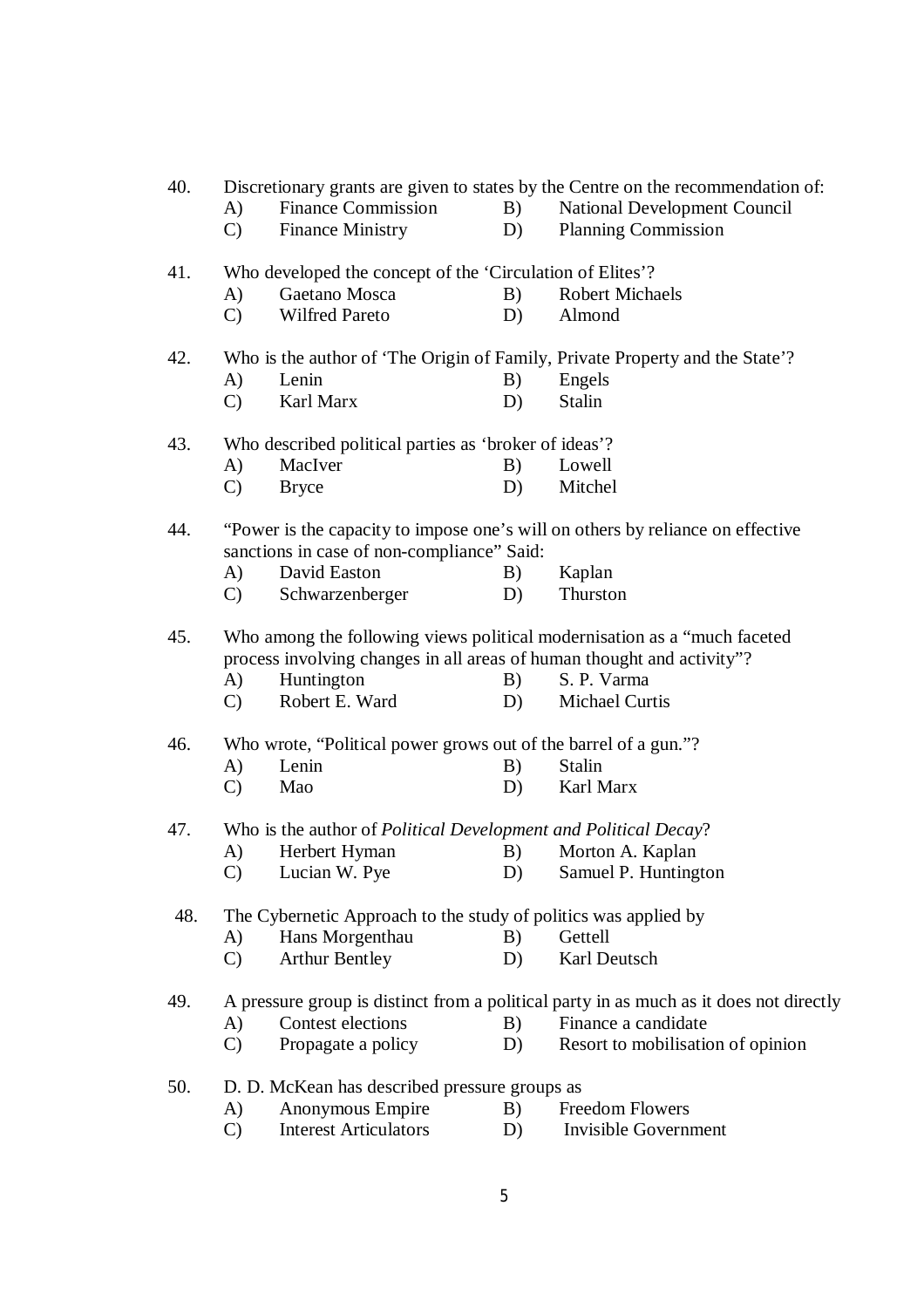| 51. |                 |                                                                      |    | The process by which Political Cultures are maintained and changed is known as:     |
|-----|-----------------|----------------------------------------------------------------------|----|-------------------------------------------------------------------------------------|
|     | A)              | <b>Political Development</b>                                         | B) | <b>Political Decay</b>                                                              |
|     | $\mathbf{C}$    | <b>Political Socialisation</b>                                       | D) | <b>Political Recruitment</b>                                                        |
| 52. |                 | The father of 'Modern Theory of Sovereignty'                         |    |                                                                                     |
|     | (A)             | John Austin                                                          | B) | Francis Coker                                                                       |
|     | $\mathbf{C}$    | Hugo Grotius                                                         | D) | Jean Bodin                                                                          |
| 53. |                 | The Political Man is the work of                                     |    |                                                                                     |
|     | A)              | S. M. Lipset                                                         | B) | R. M. McIver                                                                        |
|     | $\mathcal{C}$   | S. E. Finer                                                          | D) | Hugo Grotius                                                                        |
| 54. |                 | The process by which one culture is absorbed by another is termed as |    |                                                                                     |
|     | A)              | Allegiance                                                           | B) | Anomie                                                                              |
|     | $\mathbf{C}$    | Acculturation                                                        | D) | Assimilation                                                                        |
| 55. |                 | knows he has it"?                                                    |    | Who said democracy is "the government in which everyone has a chance and            |
|     | (A)             | Lowell                                                               | B) | <b>Bryce</b>                                                                        |
|     | $\mathbf{C}$    | Dicey                                                                | D) | <b>Blackstone</b>                                                                   |
| 56. |                 | Who is the author of The Goals of Development?                       |    |                                                                                     |
|     | A)              | S. M. Lipset                                                         | B) | Lucian Pye                                                                          |
|     | $\mathbf{C}$    | Samuel P. Huntington                                                 | D) | David Lerner                                                                        |
| 57. |                 | <i>Political Development in the New States is written by</i>         |    |                                                                                     |
|     | A)              | H. V. Wiseman                                                        | B) | <b>Edward Shils</b>                                                                 |
|     | $\mathcal{C}$ ) | G. Almond                                                            | D) | Ostrogorski                                                                         |
| 58. | by              |                                                                      |    | The feeling of influence of political events and actions upon the citizens is meant |
|     | A)              | <b>Political Efficacy</b>                                            | B) | Feed Back                                                                           |
|     | $\mathcal{C}$   | <b>Political Culture</b>                                             | D) | <b>Political Development</b>                                                        |
| 59. |                 | Frantz Fanon coined the term 'Third World' in his work               |    |                                                                                     |
|     | A)              | A Dying Colonialism                                                  | B) | The Wretched of the Earth                                                           |
|     | $\mathcal{C}$   | <b>Black Skin, White Masks</b>                                       | D) | Sociology of a Revolution                                                           |
| 60. |                 | <i>The Iron Law of Oligarchy</i> is by                               |    |                                                                                     |
|     | A)              | Robert Dahl                                                          | B) | Vilfredo Pareto                                                                     |
|     | $\mathcal{C}$   | <b>Robert Michels</b>                                                | D) | Lucian Pye                                                                          |
| 61. |                 | According to realism, the essence of International Politics is:      |    |                                                                                     |
|     | A)              | Peace                                                                | B) | Morality                                                                            |
|     | $\mathcal{C}$   | International co-operation                                           | D) | The pursuit of power                                                                |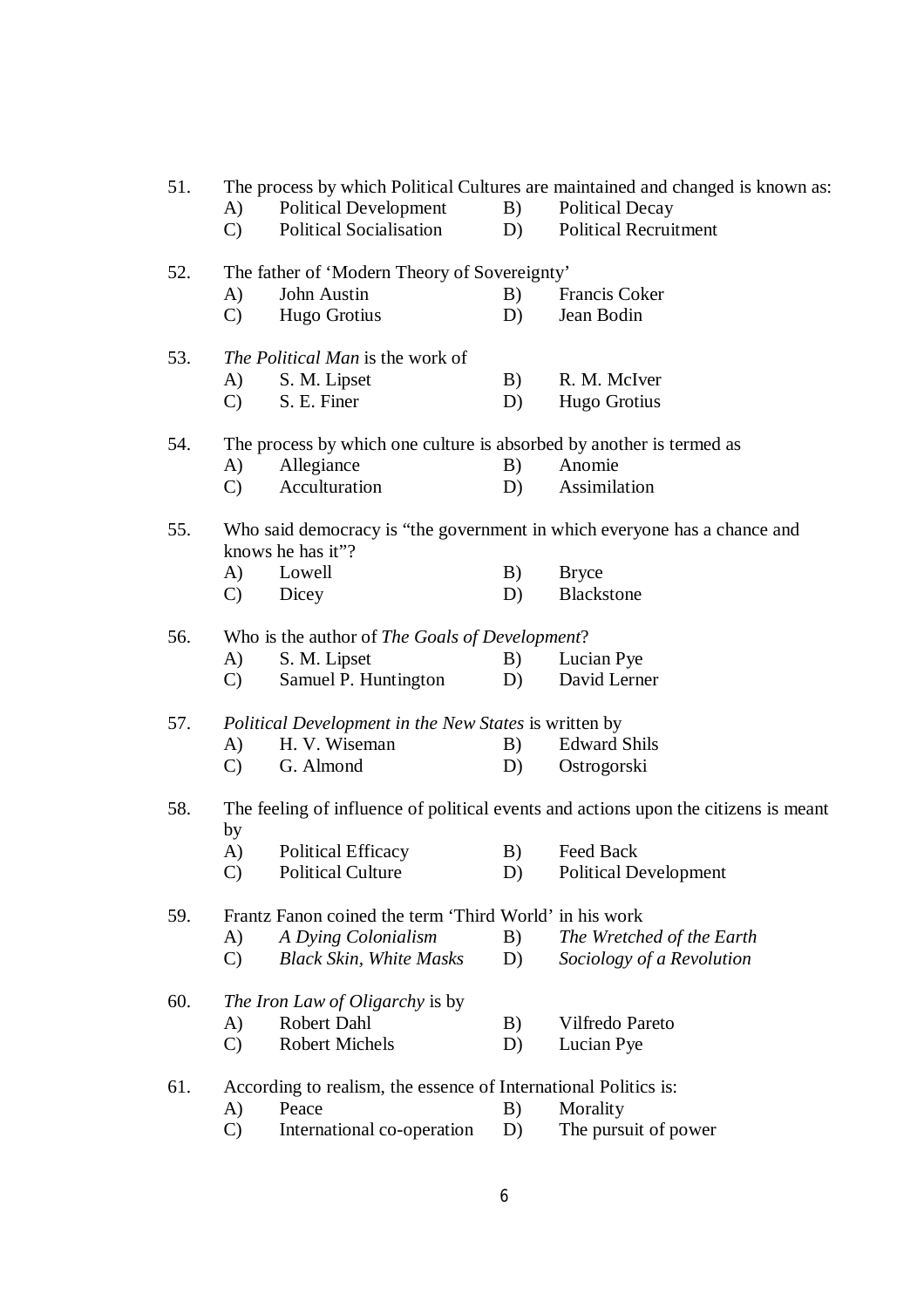| 62. | The author of <i>Theory of International Politics</i> |  |  |  |  |
|-----|-------------------------------------------------------|--|--|--|--|
|-----|-------------------------------------------------------|--|--|--|--|

- A) Kenneth N. Waltz B) Hans J. Morgenthau
- C) Kenneth W. Thompson D) Rom Harre
- 63. "The history of all hitherto existing society is the history of class struggle." Karl Marx made this statement in his famous work
	- A) *The German Ideology* B) *The Poverty of Philosophy*
		- C) *The Communist Manifesto* D) *Capital*
- 64. Who among the following is not associated with game theory?<br>
A) Emil Borel B) Reinhold Niebuhr
	- A) Emil Borel B) Reinhold Niebuhr
	- C) John Von Neumann D) Martin Shubik

65. Which among the following definitions is given by Quincy Wright on diplomacy?

- A) "Diplomacy in the popular sense means the employment of tact, shrewdness and skill in any negotiation or transaction."
- B) "Diplomacy is the management of international relations by negotiation."
- C) "The application of intelligence and tact to the conduct of official relations between the governments of independent states."
- D) "The process of presentation and negotiation by which states customarily deal with one another in terms of peace."

66. The term 'Cold War' was first used by

- A) Desmond Domelly B) Frederick L. Schuman
- C) Paul Seabury D) Bernard Baruch

67. Which conference is related to the origin of Non Alignment Movement?

- A) Belgrade Conference B) Bandung Conference
- C) Cairo Conference D) Lusaka Conference

68. SAARC was formed in December 1985 in

- A) Kathmandu B) New Delhi
- C) Dhaka D) Colombo

69. Which among the following states is not a founder member of OPEC?

- A) United Arab Emirates B) Saudi Arabia C) Kuwait D) Venezuela
- 
- 70. Who is the present Secretary General of U N?
	- A) Kofi A. Annan B) Ban Ki-moon
	- C) U Thant D) B. B. Ghali
- 71. The 'Prisoner's Dilemma' is related to
	- A) Decision Making Theory B) Behavioural Theory
	- C) Game Theory D) Political Development Theory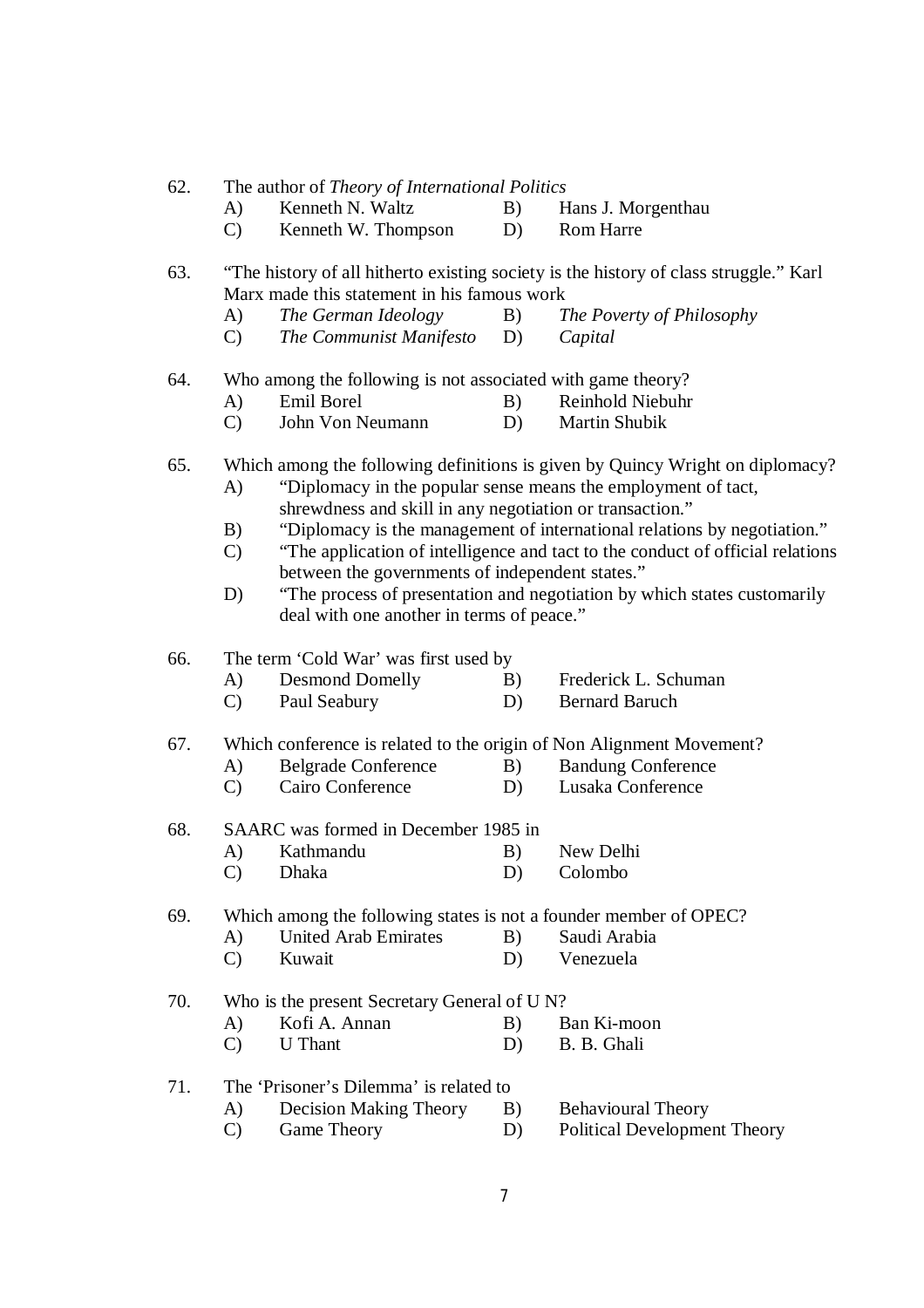| 72. | In 1994 GATT negotiations were aimed at |  |  |
|-----|-----------------------------------------|--|--|
|-----|-----------------------------------------|--|--|

- A) Free trade
- B) Zero tariffs on imports
- C) Inter-state exchange of tariff concession
- D) Imposing of economic sanctions on terrorist states
- 73. Who among the following is credited with formulating welfare economics and the social choice theory?
	- A) Amartya Sen B) K. N. Raj
	- C) Bimal Jalan D) Manmohan Singh

#### 74. The International Court of Justice is composed of

- A) 50 members B) 35 members<br>C) 20 members B) 15 members
- $20$  members D)

#### 75. The issues of Kyoto Conference were related to

- A) Terrorism B) Prohibition of nuclear tests
	- C) Climate change D) Economic cooperation

#### 76. The ASEAN was established in 1967 to promote

- A) Regional cooperation
- B) Economic cooperation
- C) Social and cultural cooperation
- D) All of the above

## 77. CTBT was adopted by the United Nations General Assembly on<br>A)  $10^{th}$  September 1995 B)  $10^{th}$  September 1996

- A)  $10^{th}$  September 1995 B)<br>
C)  $10^{th}$  September 1997 D)
- $\overrightarrow{C}$  10<sup>th</sup> September 1997 D) 10<sup>th</sup> September 1998

#### 78. Modern Diplomacy is characterised by

- A) Publicity B) Openness
- C) Secrecy D) Unilateralism

#### 79. 'The action of an outside party in serving as an intermediary between (or among) principals in a dispute, without direct principal-to-principal contact' is known as

- A) Shuttle diplomacy B) Quiet diplomacy
	- C) Open diplomacy D) Summit diplomacy

### 80. Who is the present Minister of Foreign Affairs of India?

- A) Pranab Mukherjee B) P. Chidambaram
- C) Salman Khurshid D) S. M. Krishna

#### 81. The idea of Constituent Assembly for India was put forward for the first time by

- A) Jawaharlal Nehru B) M. N. Roy
	- C) Mahatma Gandhi D) M. A. Jinnah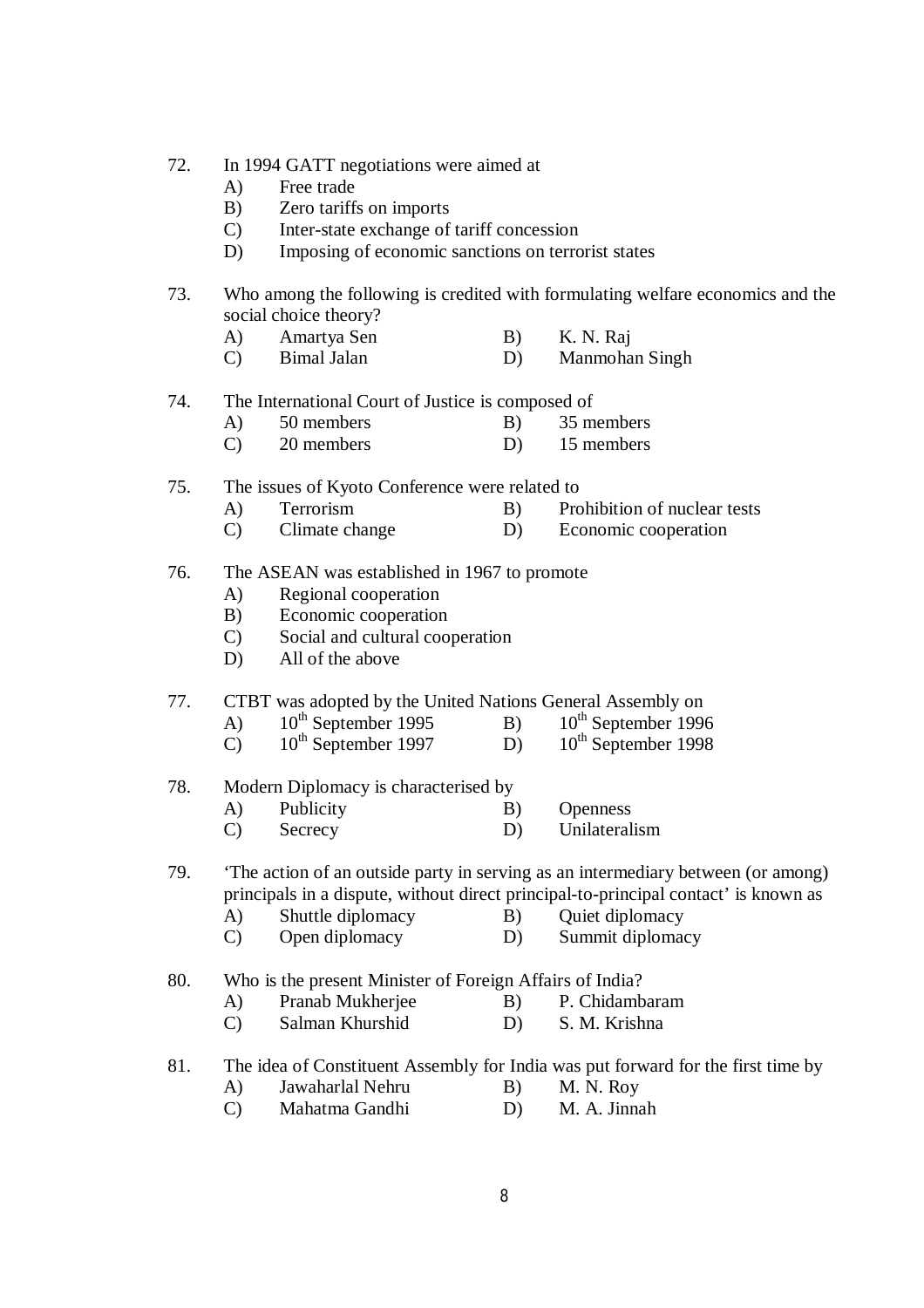- 82. Who among the following was not a member of the Constituent Assembly?<br>A) J. B. Kripalani B) Dr. K. M. Munshi
	- A) J. B. Kripalani B) Dr. K. M. Munshi
	- C) M. A. Jinnah D) N. Gopalaswamy Ayyangar
- 83. Jawaharlal Nehru moved the historic 'Objective resolution' in the Constituent Assembly on
	- A) December 6, 1946 B) December 9, 1946
	- C) December 11, 1946 D) December 13, 1946

## 84. Who proposed the Preamble before the drafting committee of the Constitution?

- A) Jawaharlal Nehru B) B. R. Ambedkar
- C) B. N. Rau D) Mahatma Gandhi
- 85. Which of the following are not included in the right to freedom of religion in the Constitution of India?
	- i. Freedom of conscience and the right to practice and propagate religion
	- ii. Levying of taxes or use of funds of the Government for the promotion or maintenance of any religion
	- iii. Establishment and maintenance of religious and charitable institutions
	- iv. Imparting of religious instruction in any Government maintained institution
	- A) i and ii B) i, ii and iii
	- C) i, iii and iv D) ii and iv
- 86. Who described the Directive Principles of State Policy as 'a veritable dust-bin of sentiments'?<br>A)  $T$ . T.
	- T. T. Krishnamachari B) K. C. Wheare
	- C) Ivor Jennings D) K. T. Shah
- 87. Which one of the following is not a fundamental duty?
	- A) To respect the National Anthem
	- B) To protect and improve the natural environment
	- C) To safeguard public property
	- D) To protect religious institutions
- 88. Which Article of Indian Constitution deals with procedure and types of amendments?
	- A) Article 356 B) Article 360
	- C) Article 368 D) Article 375
- 89. Right to education was added as a fundamental right by
	- A) The  $76<sup>th</sup>$  Constitutional Amendment Act
	- $\overrightarrow{B}$  The 83<sup>rd</sup> Constitutional Amendment Act
	- $(C)$  The 86<sup>th</sup> Constitutional Amendment Act
	- D) The 93<sup>rd</sup> Constitutional Amendment Act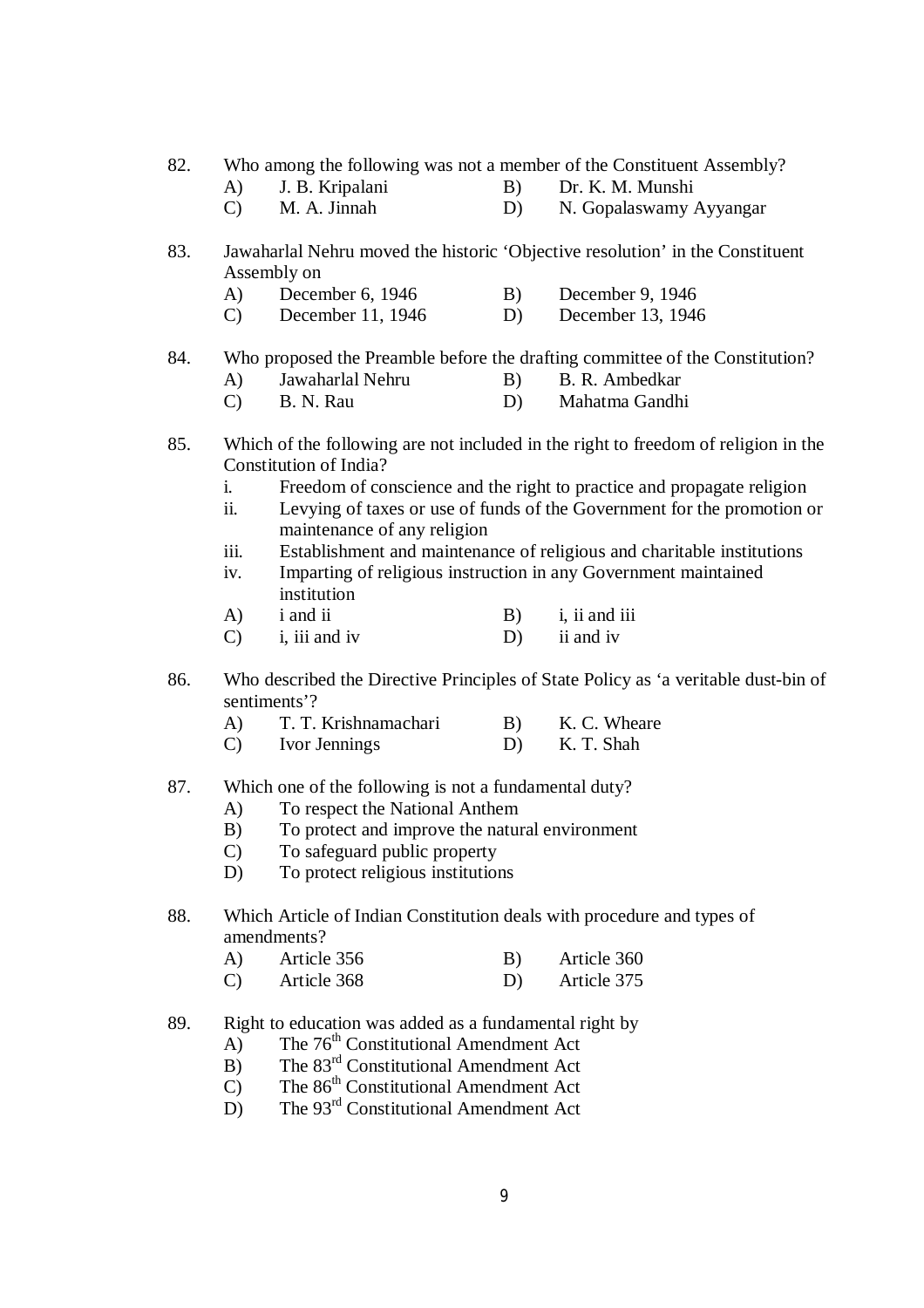| 90. | A)                              | The Speaker of Lok Sabha has to address his letter of resignation to the<br>President of India                                                                                                                              |    |         | B)       |              | Vice President of India                                |    |        |
|-----|---------------------------------|-----------------------------------------------------------------------------------------------------------------------------------------------------------------------------------------------------------------------------|----|---------|----------|--------------|--------------------------------------------------------|----|--------|
|     | $\mathcal{C}$                   | Prime Minister of India                                                                                                                                                                                                     |    |         | D)       |              | Deputy Speaker of Lok Sabha                            |    |        |
| 91. | A)                              | The quorum requirement in the Rajya Sabha is<br>200                                                                                                                                                                         | B) | 100     |          | $\mathbf{C}$ | 50                                                     | D) | 25     |
| 92. | A)                              | How many seats have been reserved for the Union Territories in Lok Sabha?<br>50                                                                                                                                             | B) | 40      |          | $\mathbf{C}$ | 30                                                     | D) | 20     |
| 93. | A)<br>B)<br>$\mathcal{C}$<br>D) | Which among the following is not related to Centre-State relations in India?<br><b>Administrative Reforms Commission</b><br><b>Swaran Singh Committee</b><br>Rajamannar Committee<br>Sarkaria Commission                    |    |         |          |              |                                                        |    |        |
| 94. | A)                              | India has adopted Parliamentary system from which country?<br>U S A                                                                                                                                                         | B) | Germany |          | $\mathbf{C}$ | England                                                | D) | France |
| 95. | A)<br>$\mathcal{C}$             | The power to amend Fundamental Rights was denied to the Parliament by the<br>Supreme Court in which of the following cases?<br>Kesavananda Bharati case<br>Minerva Mills case                                               |    |         | B)<br>D) |              | Golak Nath case<br>Shankari Prasad case                |    |        |
| 96. | A)<br>$\mathbf{C}$              | The method of election of the members of Rajya Sabha on the basis of<br>proportional representation by the state legislatures was borrowed from the :<br><b>Constitution of Ireland</b><br><b>Constitution of Australia</b> |    |         | B)<br>D) |              | Constitution of U S A<br><b>Constitution of Canada</b> |    |        |
| 97. | A)                              | The National Human Rights Commission was established in<br>1993                                                                                                                                                             | B) | 2004    |          | $\mathbf{C}$ | 1996                                                   | D) | 2002   |
| 98  | A)<br>B)<br>$\mathcal{C}$<br>D) | Which is an example of anomic pressure group?<br>United Kisan Sabha<br><b>Indian Medical Association</b><br>National Students Union of India<br>United Liberation Front of Assam                                            |    |         |          |              |                                                        |    |        |
| 99. | Ministries?<br>A)<br>B)         | Department of Border Management belongs to which one of the following Union<br>Ministry of Home Affairs<br>Ministry of Environment and Forests                                                                              |    |         |          |              |                                                        |    |        |

- C) Ministry of Defence
- D) Ministry of Shipping, Road Transport and Highways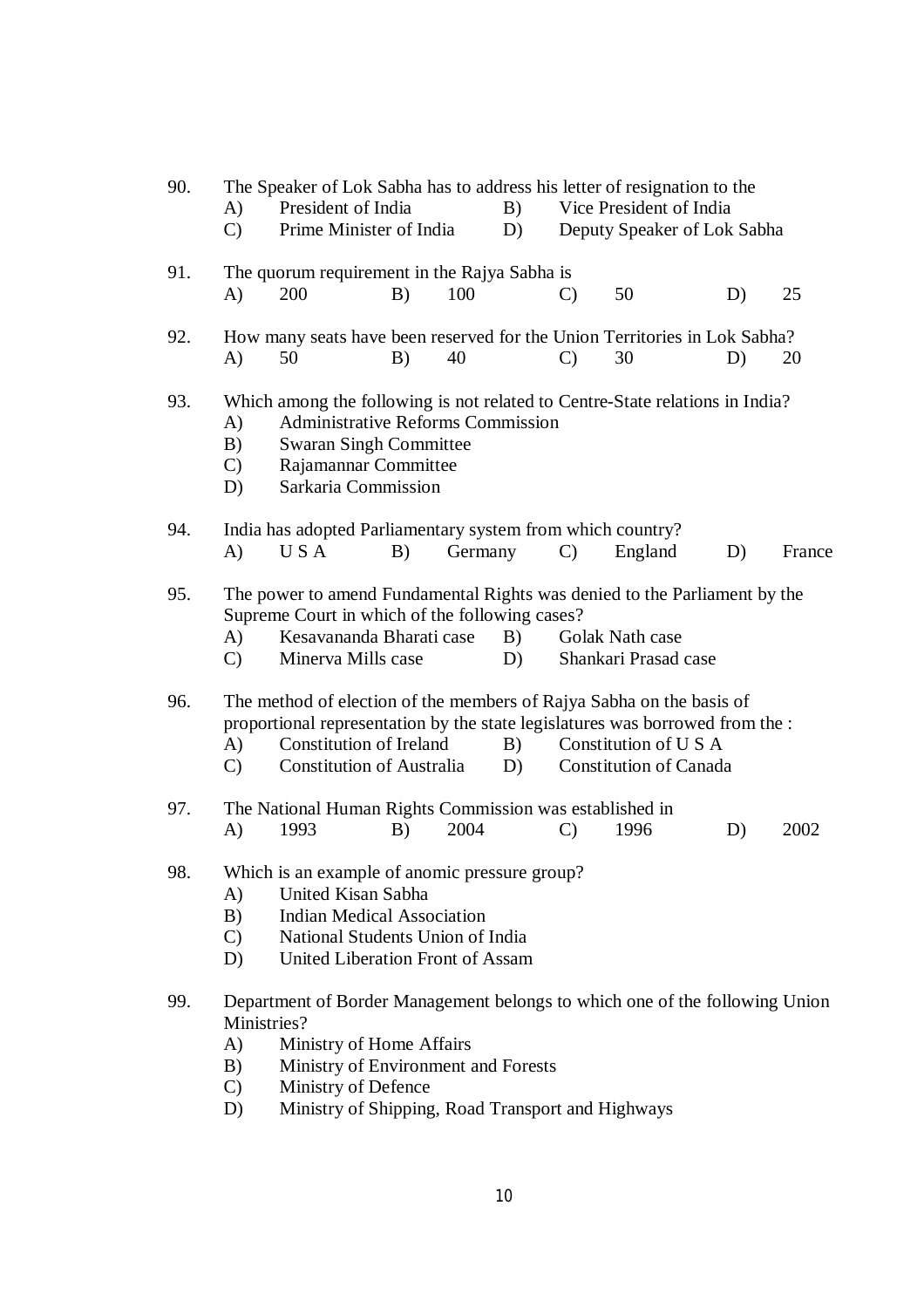#### 100. Public Accounts Committee consists of

| A) | 20 members | 22 members |
|----|------------|------------|
|    |            |            |

C) 25 members D) 27 members

#### 101. Which schedule of the Indian Constitution contains provisions regarding Anti-Defection Act?

| A)           | $9th$ Schedule  | B) | $10^{th}$ Schedule |
|--------------|-----------------|----|--------------------|
| $\mathbf{C}$ | $11th$ Schedule |    | $12^{th}$ Schedule |

#### 102. Art. 280 of the Indian Constitution deals with:

- A) Finance Commission
- B) All India Services
- C) Inter State Council
- D) National Commission for Minorities

#### 103. Who is the present Lok Sabha Speaker?

| A)            | Somnath Chatterjee | B) | Ms. Meira Kumar   |
|---------------|--------------------|----|-------------------|
| $\mathcal{C}$ | Manohar Joshi      |    | G. M. C. Balayogi |

#### 104. "The Cabinet is the solar orb around which the other bodies revolve". Who said it?

| A)            | Gladstone | Barker      |
|---------------|-----------|-------------|
| $\mathcal{C}$ | Lowell    | Ramsay Muir |

#### 105. Who described the Planning Commission as the "Economic Cabinet"?

- A) Santhanam B) P. P. Agarwal
- C) Ashok Chanda D) D. R. Gadgil
- 106. Traditional Approach to the study of Comparative Politics is characterised by the following feature:
	- A) Narrative B) National C) Static D) Comparative

107. One of the Presidents of the following Countries has the power to dissolve the National Legislature: A) France B) Japan C) U S A D) Canada

#### 108. In United States the power to admit new states to the Union is vested with:

- A) The Senate
- B) The House of Representatives
- C) The Senate and the House of Representatives
- D) The President

#### 109. Who is the author of *An Introduction to Comparative Government*?

- A) Robert Dahl B) Jean Blondel
- C) H. J. Laski D) Aristotle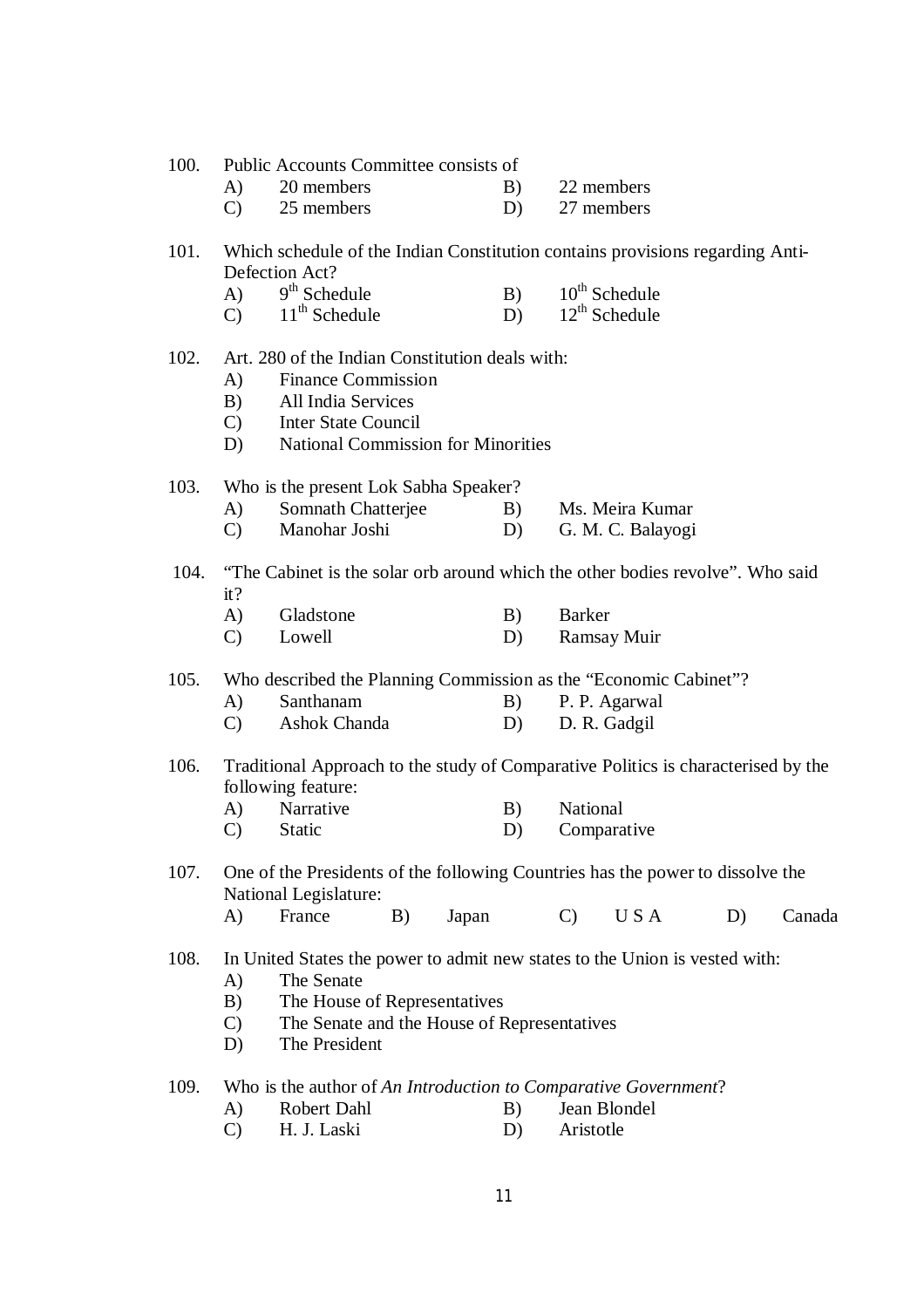| 110. | Who defines political science as "that part of social science which treats the<br>foundations of the State and the principles of Government"?  |                                                                                                                                  |    |                                                                           |  |  |  |
|------|------------------------------------------------------------------------------------------------------------------------------------------------|----------------------------------------------------------------------------------------------------------------------------------|----|---------------------------------------------------------------------------|--|--|--|
|      | A)                                                                                                                                             | Lowell                                                                                                                           | B) | Paul Janet                                                                |  |  |  |
|      | $\mathbf{C}$                                                                                                                                   | R. G. Gettel                                                                                                                     | D) | F. W. Maitland                                                            |  |  |  |
| 111. | Who declared, "History is past politics, politics is present history"?                                                                         |                                                                                                                                  |    |                                                                           |  |  |  |
|      | A)                                                                                                                                             | John Seeley                                                                                                                      | B) | Henry Sidgwick                                                            |  |  |  |
|      | $\mathbf{C}$                                                                                                                                   | Robson                                                                                                                           | D) | Freeman                                                                   |  |  |  |
| 112. |                                                                                                                                                | The book Modern Political Analysis is written by                                                                                 |    |                                                                           |  |  |  |
|      | A)                                                                                                                                             | Robert A. Dahl                                                                                                                   | B) | David E. Apter                                                            |  |  |  |
|      | $\mathbf{C}$                                                                                                                                   | Frederick Pollock                                                                                                                | D) | S. M. Lipset                                                              |  |  |  |
| 113. | Which is not a salient feature of the Fifth Republic of France?                                                                                |                                                                                                                                  |    |                                                                           |  |  |  |
|      | A)                                                                                                                                             | A Written Constitution                                                                                                           | B) | A Rigid Constitution                                                      |  |  |  |
|      | $\mathbf{C}$                                                                                                                                   | Unicameral Legislature                                                                                                           | D) | Popular sovereignty                                                       |  |  |  |
| 114. |                                                                                                                                                | The Second Chamber of British Parliament is known as:                                                                            |    |                                                                           |  |  |  |
|      | A)                                                                                                                                             | <b>House of Commons</b>                                                                                                          | B) | Senate                                                                    |  |  |  |
|      | $\mathbf{C}$                                                                                                                                   | House of People                                                                                                                  | D) | House of Lords                                                            |  |  |  |
| 115. | What is the main criticism against game theory and decision making theory?                                                                     |                                                                                                                                  |    |                                                                           |  |  |  |
|      | A)                                                                                                                                             | They are empirical in nature                                                                                                     |    |                                                                           |  |  |  |
|      | B)                                                                                                                                             | They are highly mechanistic and abstract in nature                                                                               |    |                                                                           |  |  |  |
|      | $\mathbf{C}$                                                                                                                                   | They are not scientific studies                                                                                                  |    |                                                                           |  |  |  |
|      | D)                                                                                                                                             | None of the above                                                                                                                |    |                                                                           |  |  |  |
| 116. | According to whom, politics in a democracy is based on competition for seeking<br>influence?                                                   |                                                                                                                                  |    |                                                                           |  |  |  |
|      | A)                                                                                                                                             | Lasswell                                                                                                                         | B) | Dahl                                                                      |  |  |  |
|      | $\mathbf{C}$                                                                                                                                   | Merriam                                                                                                                          | D) | Kaplan                                                                    |  |  |  |
| 117. |                                                                                                                                                | Joseph Schumpeter defined political party as:                                                                                    |    |                                                                           |  |  |  |
|      | "The first and foremost aim of each political party is to prevail over the<br>A)                                                               |                                                                                                                                  |    |                                                                           |  |  |  |
|      | B)                                                                                                                                             | others in order to get into power or to stay in it".<br>"Every party organisation represents an oligarchical power grounded upon |    |                                                                           |  |  |  |
|      |                                                                                                                                                | a democratic basis".                                                                                                             |    |                                                                           |  |  |  |
|      | "A political party is rather like a comet which has a solid nuclear at the<br>$\mathcal{C}$<br>head and a long gaseous tail which follows it". |                                                                                                                                  |    |                                                                           |  |  |  |
|      | D)                                                                                                                                             |                                                                                                                                  |    | "A political party is a group of men who agreed upon a principle by which |  |  |  |
|      |                                                                                                                                                | the natural interest might be served".                                                                                           |    |                                                                           |  |  |  |
| 118. |                                                                                                                                                | Who among the following is not a supporter of Positive Liberalism?                                                               |    |                                                                           |  |  |  |
|      | A)                                                                                                                                             | T. H. Green                                                                                                                      | B) | Macpherson                                                                |  |  |  |
|      | $\mathcal{C}$                                                                                                                                  | M. Friedman                                                                                                                      | D) | Galbraith                                                                 |  |  |  |
|      |                                                                                                                                                |                                                                                                                                  |    |                                                                           |  |  |  |